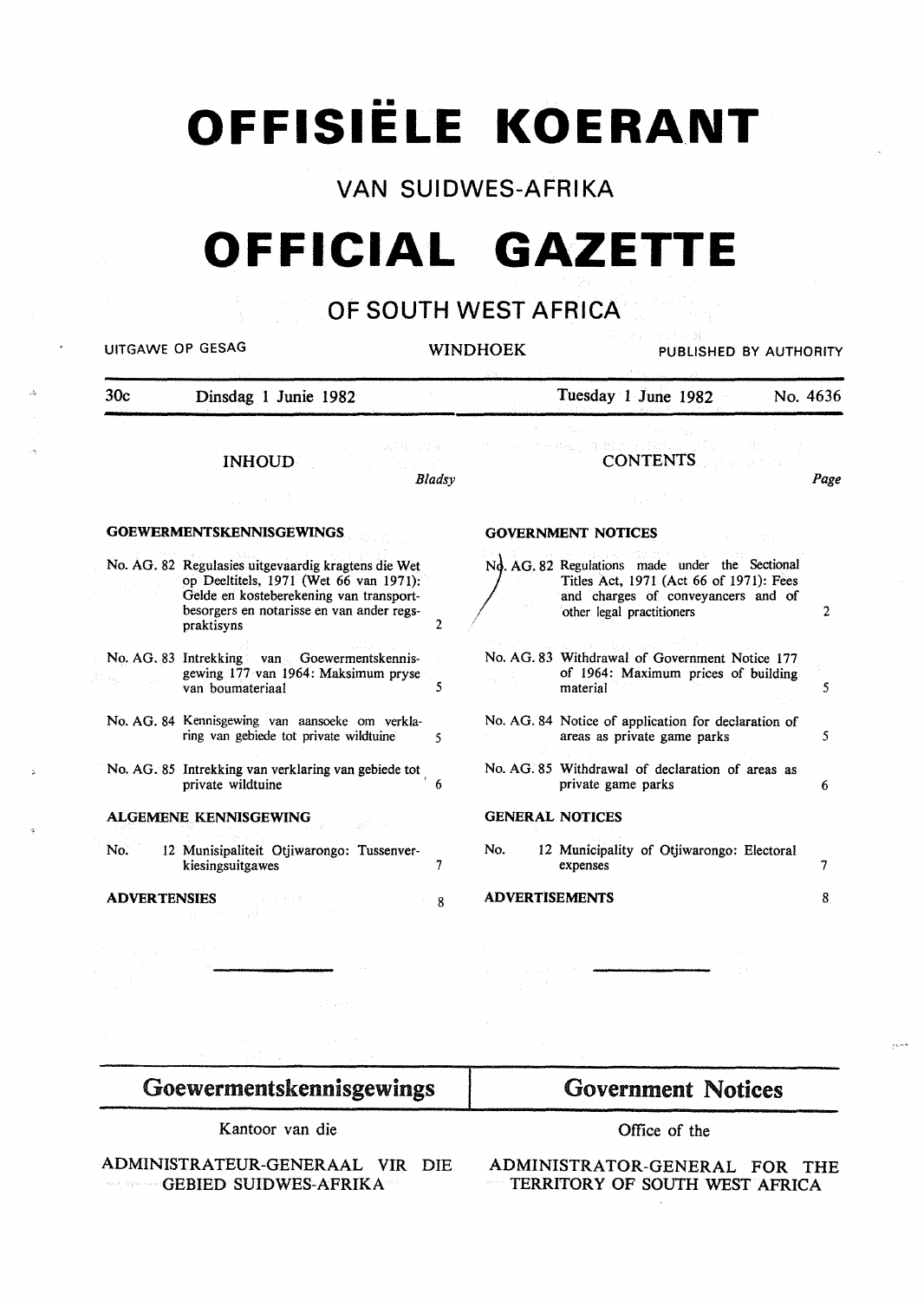- (v) deur in paragraaf 2 van genoemde Mdeling XI die bedrag "R5" en die bedrag "R2" deur, onderskeidelik, die bedrag "R7" en die bedrag "R3" te vervang;
- (w) deur in paragraaf 3 van genoemde Mdeling XI die bedrag "R20" deur die bedrag "R27" te vervang;
- (x) deur paragrawe 4 en *5* van genoemde Mdeling XI deur die volgende paragrawe te vervang:

" 4. Vir die voorbereiding en opstel van 'n sertifikaat van instelling van 'n regspersoon kragtens artikel 28( 1) van die Wet, die indiening daarvan en aile korrespondensie en bywonings in verband daarmee: R20.

5. Vir die opstel van 'n skriftelike stuk waarby 'n eienaar van 'n deel of 'n houer van 'n verband ingevolge artikel 18 van die Wet toestemming verleen, die indiening daarvan en korrespondensie en bywonings in verband daarmee: R40."; en

(y) deur Bylae A deur die volgende Bylae te vervang:

"BYLAE A VAN GELDE EN KOSTEBEREKENING VAN TRANSPORT-BESORGERS EN NOTARISSE EN VAN ANDER REGSPRAKTISYNS c

| A                                                                 | R         | с                    |
|-------------------------------------------------------------------|-----------|----------------------|
| Koopprys of waarde van eiendom Gelde vir<br>of bedrag van verband | transport | Gelde vir<br>verband |
|                                                                   | R         | R                    |
|                                                                   | 110       | 100                  |
| Bo R400 en tot R1 000                                             | 130       | 130                  |
| Bo R1 000 en tot R2 000                                           | 170       | 140                  |
| Bo R2 000 en tot R4 000                                           | 195       | 160                  |
| Bo R4 000 en tot R6 000                                           | - 235     | 175                  |
| Bo R6 000 en tot R8 000                                           | 260       | 195                  |
| Bo R8 000 en tot R10 000                                          | 275       | 215                  |
| Bo R10 000 en tot R12 000                                         | 295       | 235                  |
| Bo R12 000 en tot R14 000                                         | 310       | 255                  |
| Bo R14 000 en tot R16 000                                         | 335       | 270                  |
| Bo R16 000 en tot R18 000                                         | 355       | 290                  |
| Bo R18 000 en tot R20 000                                         | 375       | 310                  |
| Bo R20 000 en tot R25 000                                         | 410       | 335                  |
| Bo R25 000 en tot R30 000                                         | - 440     | 360                  |
| Bo R30 000 en tot R35 000                                         | 470       | 390                  |
| Bo R35 000 en tot R40 000                                         | 515       | 415                  |
| Bo R40 000 en tot R45 000                                         | 555       | 440                  |
| Bo R45 000 en tot R50 000                                         | 590       | 470                  |
| Bo R50 000 en tot R60 000                                         | 620       | 495                  |
| Bo R60 000 en tot R70 000                                         | - 655     | 530                  |
| Bo R70 000 en tot R80 000 685                                     |           | 555                  |
| Bo R80 000 en tot R90 000 725                                     |           | 580                  |
| Bo R90 000 en tot R100 000                                        | 765       | 610                  |
| Bo R100 000 en tot R150 000                                       | 860       | 665                  |
| Bo R150 000 en tot R200 000.                                      | 955       | 715                  |

- (v) by the substitution in paragraph 2 of the said Section XI for the amount "R5" and the amount "R2" of the amount "R7" and the amount "R3", respectively;
- ( w) by the substitution in paragraph 3 of the said Section XI for the amount "R20" of the amount "R27";
- (x) by the substitution for paragraphs 4 and *5*  of the said Section XI of the following paragraphs:

" 4. For preparing and drawing the certificate of establishment of the body corporate under section 28(1) of the Act, lodging the same and all correspondence and attendances in connection therewith: R20.

5. For drawing a written document whereby any owner of a section or holder of a mortgage bond consents in terms of section 18 of the Act, lodging of the same and correspondence and attendances in connection therewith: R40.''; and

(y) by the substitution for Schedule A of the following Schedule:

#### "SCHEDULE A TO THE TARIFF OF FEES AND CHARGES OF CONVEYANCERS AND NOTARIES PUBLIC AND OF OTHER LEGAL PRACTITIONERS

|                                            | в                               | C        |
|--------------------------------------------|---------------------------------|----------|
| Purchase price or value of property        | Fees for $\ddot{\phantom{a}}$ . | Fees for |
| or amount of bond                          | transfer                        | bond     |
|                                            | R                               | R        |
|                                            | 110                             | 100      |
| Over $R400$ and up to $R1000$              | 130                             | .130     |
| Over R1 000 and up to R2 000               | 170 -                           | 140      |
| Over R2 000 and up to R4 000               | 195                             | 160      |
| Over R4 000 and up to R6 000               | 235                             | 175      |
| Over R6 000 and up to R8 000               | 260                             | 195      |
| Over R8 000 and up to R10 000              | 275                             | 215      |
| Over R10 000 and up to R12 000.            | 295.                            | 235      |
| Over R12 000 and up to R14 000.            | 310                             | 255      |
| Over R14 000 and up to R16 000.            | 335.                            | 270      |
| Over R16 000 and up to R18 000.            | 355                             | 290      |
| Over R18 000 and up to R20 000.            | 375                             | 310      |
| Over R20 000 and up to R25 000.            | 410                             | 335      |
| Over R25 000 and up to R30 000.            | 440                             | 360      |
| Over R30 000 and up to R35 000.            | 470                             | 390      |
| Over R35 000 and up to R40 000.            | 515                             | 415      |
| Over R40 000 and up to R45 000.            | 555.                            | 440      |
| Over R45 000 and up to R50 000.            | 590                             | 470      |
| Over R50 000 and up to R60 000.            | 620                             | 495      |
| Over R60 000 and up to R70 000.            | 655                             | 530      |
| Over R70 000 and up to R80 000.            | 685                             | 555      |
| Over R80 000 and up to R90 000.            | 725                             | 580      |
| Over R90 000 and up to R100 000            | 765                             | 610      |
| Over R100 000 and up to R150 000 $\degree$ | 860                             | . 665.   |
| Over R150 000 and up to R200 000           | 955                             | 715      |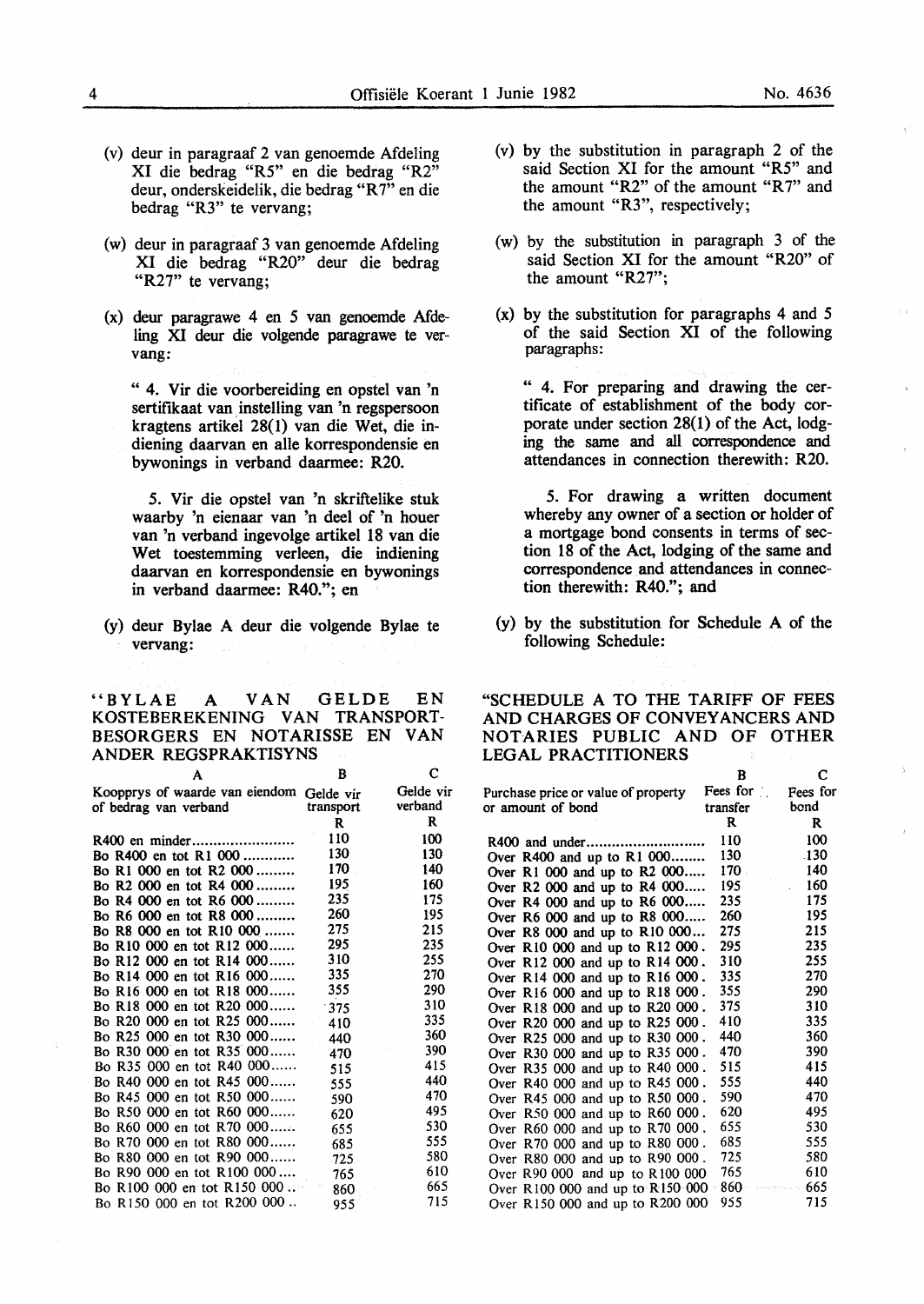Opmerkings - Waar die prys, waarde of bedrag in kolom A bedoel R200 000 oorskry, word bykomende gelde van R200 vir elke R 100 000 of gedeelte daarvan bo die eerste R200 000 bygevoeg.".

### *Toepassing van hierdie regulasies*

2. Hierdie regulasies is van toepassing slegs met betrekking tot 'n handeling -

- (a) ten opsigte waarvan die gelde in regulasie 24 van die regulasies bedoel, betaalbaar is; en
- (b) wat deur 'n praktisyn, soos in artikel 1 van die Wet op Prokureurs, 1979 (Wet 53 van 1979), verrig is in verband met 'n transaksie ten opsigte waarvan hy op of na die datum van die publikasie van hierdie regulasies 'n opdrag ontvang het.

#### DEPARTEMENT VAN EKONOMIESE SAKE

No. AG. 83 1982

#### INTREKKING VAN GOEWERMENTS-KENNISGEWING 177 VAN 1964: MAKSIMUM PRYSE VAN BOUMATERIAAL

Kragtens artikel 4 van die Wet op Prysbeheer, 1964 (Wet 25 van 1964), trek ek Goewermentskennisgewing 177 van 16 November 1964 hierby in.

P.R. Kruger

Pryskontroleur Windhoek, 13 May 1982

#### DEPARTEMENT VAN LANDBOU EN NATUURBEW ARING

 $\tau_{\rm eff}$ 

No. AG. 84 1982

#### KENNISGEWING VAN AANSOEKE OM VERKLARING VAN GEBIEDE TOT PRIVATE WILDTUINE

Ingevolge artikel 22 van die Ordonnansie op Natuurbewaring, 1975 (Ordonnansie 4 van 1975), word hierby bekend gemaak dat die persone wie se name in Kolom A van die Bylae vermeld word en wat die eienaars is van die gebiede wat

Note  $-$  Where the price, value or amount referred to in column A exceeds R200 000, there shall be added an additional fee of R200 for every R 100 000 or part thereof in excess of the first R200 000.".

#### *Application of these regulations*

2. These regulations shall apply only in relation to any  $act -$ 

- (a) in respect of which the fees referred to in regulation 24 of the regulations shall be payable; and
- (b) which is performed by any practitioner, as defmed in section 1 of\_ the Attorneys Act, 1979 (Act 53 of 1979), in connection with any transaction in respect of which he received an instruction on or after the date of publication of these regulations.

#### DEPARTMENT OF ECONOMIC AFFAIRS

No. AG. 83 1982

#### WITHDRAWAL OF GOVERNMENT NOTICE 177 OF 1964: MAXIMUM PRICES OF BUILDING MATERIAL

Under section 4 of the Price Control Act, 1964 (Act 25 of 1964), I hereby withdraw Government Notice 177 of 16 November 1964.

P.R. Kruger

Price Controller Windhoek, 13 Mei 1982.

#### DEPARTMENT OF AGRICULTURE AND NATURE CONSERVATION

No. AG. 84 1982

#### NOTICE OF APPLICATIONS FOR DECLARATION OF AREAS AS PRIVATE GAME PARKS

In terms of section 22 of the Nature Conservation Ordinance, 1975 (Ordinance 4 of 1975), it is hereby made known that the persons whose names are mentioned in Column A of the Schedule and who are the owners of the areas mentioned op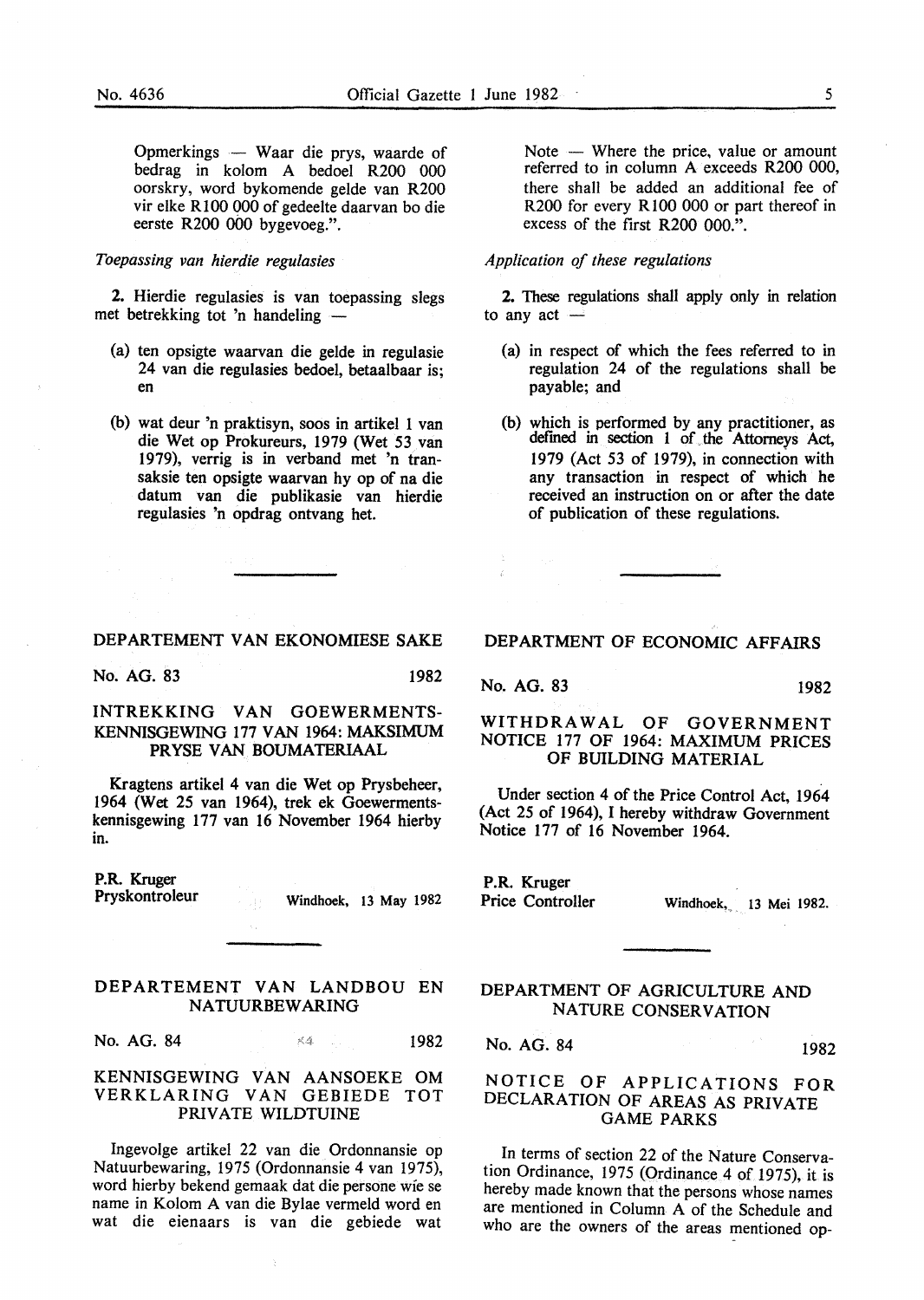daarteenoor vermeld word in Kolom B van die Bylae aansoek gedoen het om die verklaring van genoemde gebiede tot private wildtuine.

Iedereen wat beswaar wil aanteken teen die verklaring van die betrokke gebiede tot private wildtuine word versoek om sy besware by die Direkteur van Natuurbewaring, Privaatsak 13306, Windhoek, 9000, in te dien binne drie maande na die datum van publikasie van hierdie kennisgewing.

posite to it in Column B of the Schedule have applied for the declaration of the said areas as private game parks.

Any person who wishes to object to the declaration of the areas concerned as private game parks is requested to lodge his objections with the Director of Nature Conservation, Private Bag 13306, Windhoek, 9000, within three months of the date of publication of this notice.

|                       | <b>BYLAE</b>                                                                              | <b>SCHEDULE</b>      |                                                                                                   |
|-----------------------|-------------------------------------------------------------------------------------------|----------------------|---------------------------------------------------------------------------------------------------|
| KOLOM A               | <b>KOLOM B</b>                                                                            | <b>COLUMN A</b>      | <b>COLUMN B</b>                                                                                   |
| <b>EIENAAR</b>        | <b>GEBIED</b>                                                                             | <b>OWNER</b>         | <b>AREA</b>                                                                                       |
| de Jager, B.          | Plaas Norras 406,<br>groot 2495 hektaar,<br>geleë in die distrik<br>Grootfontein          | de Jager, B.         | Farm Norras 406, ex-<br>tent 2495 hectares,<br>situated in the district<br>of Grootfontein        |
| Kirchmühl (Edms) Bpk. | Kamp K7 van plaas<br>Goab 323, groot 530<br>hektaar, geleë in die dis-<br>trik Windhoek   | Kirchmühl (Pty) Ltd. | Camp K7 of farm<br>Goab 323 extent 530<br>hectares, situated in the<br>district of Windhoek       |
| Liebenberg, P.J.      | Restant van Plaas<br>Nosib 655, groot 7655,<br>27 hektaar, geleë in die<br>distrik Tsumeb | Liebenberg, P.J.     | Remainder of farm<br>Nosib 655 extent 7655,<br>27 hectares, situated in<br>the district of Tsumeb |
| Mayer, H.A.F.         | Plaas Oorwinning 134,<br>groot 11802 hektaar,<br>geleë in die distrik<br>Maltahöhe        | Mayer, H.A.F.        | Farm Oorwinning 134,<br>extent 11802 hectares,<br>situated in the district<br>of Maltahöhe        |
|                       |                                                                                           | a Sanche             |                                                                                                   |

#### DEPARTEMENT VAN LANDBOU EN NATUURBEW ARING

No. AG. 85 1982

#### INTREKKING VAN VERKLARING VAN GEBIEDE TOT PRIVATE WILDTUINE

Kragtens artikel 22 van die Ordonnansie op Natuurbewaring, 1975 (Ordonnansie 4 van 1975), word hierby bekend gemaak dat die Ministersraad die verklaring van die gebiede beskryf in die toepaslike paragrawe van die proklamasies en goewermentskennisgewings in Kolom 1 van die Bylae vermeld tot die private wildtuine waarvan die name daarteenoor in Kolom 2 van die Bylae vermeld word, ingetrek het.

#### DEPARTMENT OF AGRICULTURE AND NATURE CONSERVATION

No. AG. 85 1982

一旦分泌病

#### WITHDRAWAL OF DECLARATION OF AREAS AS PRIVATE GAME PARKS

Under section 22\_ of the Nature Conservation Ordinance, 1975 (Ordinance 4 of 1975), it is hereby made known that the Council of Ministers has withdrawn the declaration of the areas, described in the relevant paragraphs of the proclamations and government notices mentioned in Column 1 of the Schedule, as the private game parks of which the names are mentioned opposite to it in Column 2 of the Schedule.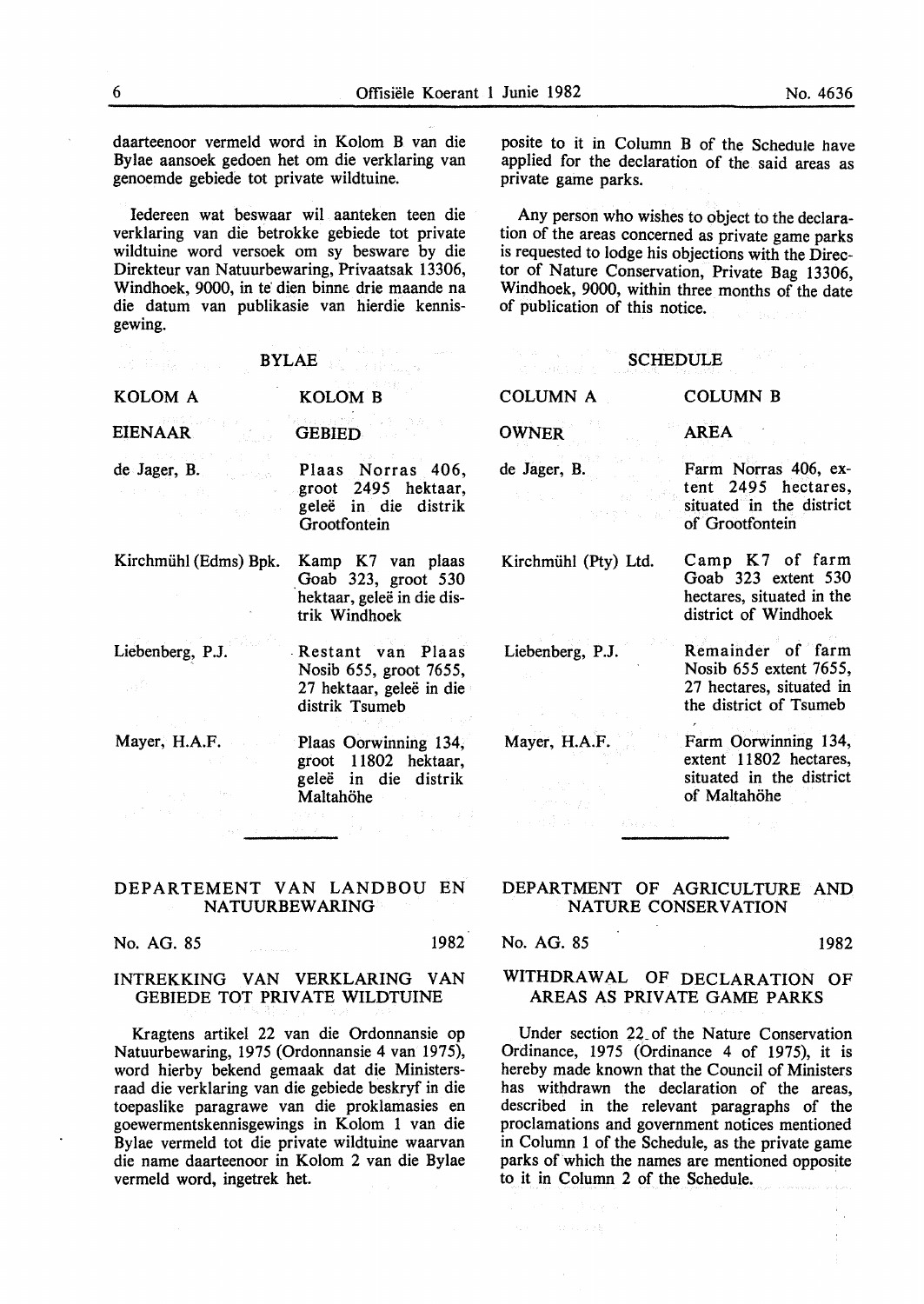#### BYLAE

#### **SCHEDULE**

| KOLOM <sub>1</sub><br><b>WET</b>                   | concern and payable<br>그 그 친구 | KOLOM <sub>2</sub><br>PRIVATE WILDTUIN                           | COLUMN <sub>1</sub><br>LAW                                     | COLUMN <sub>2</sub><br>PRIVATE GAME PARK |
|----------------------------------------------------|-------------------------------|------------------------------------------------------------------|----------------------------------------------------------------|------------------------------------------|
| Proklamasie 69 van<br>1961                         |                               | Magpéla Private<br>Wildreserwe                                   | Proclamation 69 of<br>1961                                     | Magpéla Private Game<br>Reserve          |
| Proklamasie 98 van<br>1967.<br>Control Designation |                               | Private Wildreserwe<br>Wildtränke                                | Proclamation 98 of<br>1967 de la companyation                  | Private<br>Wildtränke<br>Game Reserve    |
| Proklamasie 28 van<br>1969                         |                               | a Errit, Anjoe<br>The filter and<br>Private Wildreserwe :<br>Job | Proclamation 28 of<br>1969                                     | Job Private Game<br>Reserve              |
| Proklamasie 29 van<br>1969                         |                               | Private Wildreserwe<br>M'bela                                    | Proclamation 29<br>of<br>1969                                  | M'bela Private Game<br>Reserve           |
| Proklamasie 81 van<br>1971                         |                               | Frey's private<br>wildreserwe                                    | Proclamation 81<br>1971<br>sa na matang                        | of Frey's Private Game<br>Reserve        |
| Proklamasie 33 van<br>1972                         |                               | Lushof private<br>wildreserwe                                    | Proclamation 33 of Lushof private<br>1972                      | game<br>reserve                          |
| Proklamasie 15 van<br>1973                         |                               | Private Wildreserwe La<br>Rochelle                               | Proclamation 15 of La Rochelle Private<br>1973                 | Game Reserve                             |
| Proklamasie 32 van<br>1973                         |                               | Klein Okapuka Private<br>Wildreserwe                             | Proclamation 32 of Klein Okapuka Private<br>1973               | Game Reserve                             |
| Goewermentskennis-<br>gewing 122 van 1976          |                               | Private Wildtuin Astra                                           | Notice<br>Government<br>122 of 1976                            | Astra Private Game<br>Park               |
| Goewermentskennis-<br>gewing 67 van 1977           |                               | Wildtuin<br>Private<br>Okambongora                               | Government Notice 67<br>of 1977<br>and the company of the com- | Okambongora Private<br>Game Park         |

# **Algemene Kennisgewing**

No. 12 1982

#### MUNISIPALITEIT VAN OTJIW ARONGO

#### TUSSENVERKIESINGSUITGA WES

Ingevolge die bepalings van artikel 81 van Ordonnansie 13 van 1963 soos gewysig word die volgende opgawe verstrek vir publikasie in die Offisiele Koerant.

| <b>KANDIDAAT</b>                  | <b>UITGAWE</b><br>where the property of the second | <b>BEDRAG</b> |
|-----------------------------------|----------------------------------------------------|---------------|
| Lambertus Phillipus Passano A - K |                                                    | Nul           |
| Frederik Johan Pretorius          | $A - K$                                            | Nul           |

Ingevolge die bepalings van artikel 86 van Ordonnansie 13 van 1963 word bekend gemaak dat aile opgawes en bewysstukke vir drie maande vanaf datum van publikasie hiervan vir die publiek ter insae lê.

J M L Tredoux Kiesbeampte

# **General Notice**

No. 12 1982

### MUNICIPALITY OF OTJIW ARONGO

#### INTERIM ELECTORAL EXPENSES

In terms of the provisions of section 81 of Ordinance 13 of 1963 as amended the undermentioned return is submitted for publication in the Official Gazette

CANDIDATES EXPENSES --- AMOUNT

Lambertus Phillipus Passano A - K Nil

Frederik Johan Pretorius A - K . Nil

In terms of the provisions of section 86 of Ordinance 13 of 1963 notice is hereby given that all the returns with supplementary vouchers will lie open for inspection for a period of three months from date of publication.

J M L Tredoux Returning Officer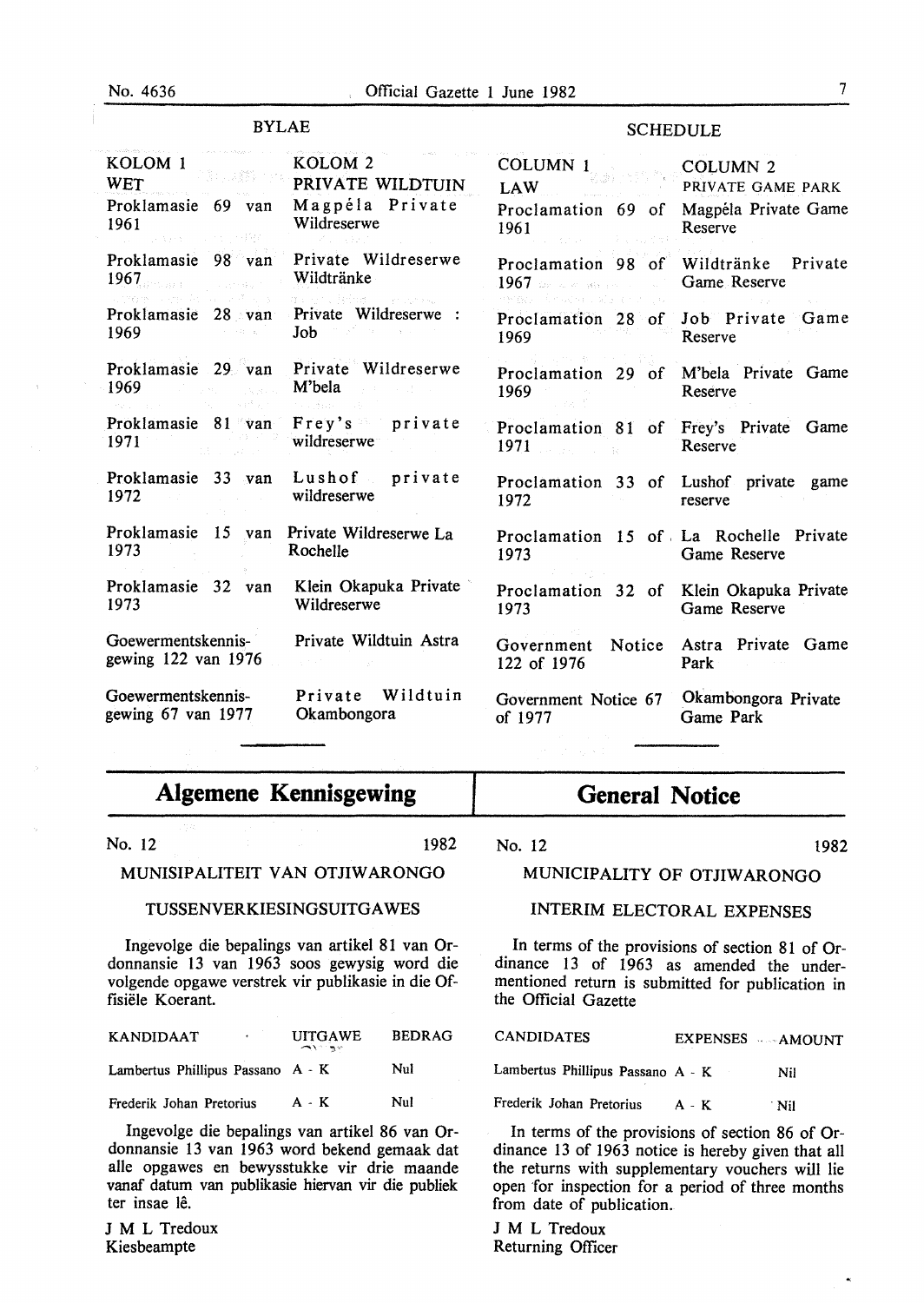## - **Advertensies**

#### ADVERTEER IN DIE OFFISIËLE KOERANT VAN SUIDWE8-AFRIKA

1. Die Buitengewone *Offisiële Koerant* wat advertensies bevat verskyn op elke Vrydag van. elke maand; indien 'n Vrydag op 'n Openbare Feesdag val, verskyn die *Offisiële Koerant* op die voorafgaande Donderdag.

2. Advertensies wat in die *Offisiële Koerant* geplaas moet word, moet in die taal waarin bulle sal verskyn aan die OFFISIËLE KOERANTKANTOOR, P.S. 13200, Windhoek. geadresseer word. of by Kamer 12 Sam Cohengebou Windhoek afgelewer word, nie later nie as 3 nm op die NEGENDE dag voor die verskyning van die Offisiële *Koerant,* waarin die advertensie geplaas moet word.

3. Advertensies word vir die openbare voordeel in die *Ofjisiele Koerant* gepubliseer. Vertalings moet deur die Adverteerder of sy agent gelewer word indien verlang.

4. Slegs regsadvertensies word vir publikasie in die *Offisiele Koerant* aangeneem en bulle is onderworpe aan die goedkeuring van die Sekretaris van Burgersake en Mannekrag, wat die aanneming of verdere publikasie van 'n advertensie mag weier.

5. Die Sekretaris van Burgersake en Mannekrag behou hom die reg voor om die kopie te redigeer, te hersien en oortollige besonderhede weg te laat.

6. Advertensies moet sover moontlik getik wees. Die manuskrip van advertensies moet slegs op een kant van die papier geskryf word en aile eiename moet duidelik wees. In geval 'n naam weens onduidelike handskrif foutief gedruk word, kan die advertensie slegs dan herdruk word as die koste van 'n nuwe plasing betaal word.

7. Geen aanspreeklikheid word aanvaar vir enige vertraging in die publisering daarvan op 'n ander datum as die deur die insender bepaal. Insgelyks word geen aanspreeklikheid aanvaar ten opsigte van enige redigering, hersiening, weglatings, tipografiese foute en foute wat weens dowwe of onduidelike kopie mag ontstaan nie.

8. Die insender word aanspreeklik gehou vir enige skadevergoeding en koste wat voortvloei uit enige aksie wat weens die publisering, hetsy met of sonder enige weglating, foute, onduidelikhede of in watter vorm ookal, van 'n kennisgewing teen die Administrateur-generaal ingestel word.

9. Die jaarlikse intekengeld op die *Offisiele Koerant* is Rl2,50 posvry in hierdie Gebied en die Republiek van Suid-Afrika, verkrygbaar by die here Swapers Beperk, Posbus 56, Windhoek. Oorsese intekenaars moet posgeld vooruitbetaal. Enkel eksemplare van die *Offisiele Koerant* is verkrygbaar van die here Swapers Beperk, Posbus 56, Windhoek, teen 30c per eksemplaar. Eksemplare word vir slegs twee jaar in voorraad gehou.

10. Die koste vir die plasing van kennisgewings is soos volg en is betaalbaar by wyse van tjeks, wissels, pos- of geldorders:

## I **Advertisements**

#### ADVERTISING IN THE OFFICIAL GAZETTE OF SOUTH WEST AFRICA

I. The *Official Gazette* Extraordinary containing advertisements is published on every Friday of each month; if those days fall on a Public Holiday, the *Official Gazette* is published on the preceding Thursday.

2. Advertisements for insertion in the *Official Gazette*  should be addressed to the OFFICIAL GAZETTE OFFICE, P.B. 13200, Windhoek, or be delivered to Room 12 Sam Cohen Building Windhoek, in die languages in which they are to be published, not later than 3 p.m. on the NINTH day before the date of publication of the *Official Gazette* in which they are to be inserted.

3. Advertisements are published in the *Official Gazette*  for the benefit of the public. Translations if desired, must be furnished by the advertiser or his agent.

4. Only law advertisements are accepted for publication in the *Official Gazette,* and are subject to the approval of the Secretary for Civic Affairs and Manpower, who may refuse to accept or may decline further publication of any advertisement.

5. The Secretary for Civic Affairs and Manpower reserves the right to edit and revise copy and to delete therefrom any superfluous detail.

6. Advertisements should as far as possible be typewritten. Manuscript of advertisements should be written on one side of the paper only, and all proper names plainly inscribed; in the event of any name being incorrectly printed as a result of indistinct writing, the advertisement can only be republished on payment of the cost of another insertion.

7. No liability is assumed for any delay in publishing a notice or for publishing it on any date other than that stipulated by the advertiser. Similarly no liability is assumed in respect of any editing, revision, omission, typographical errors or errors resulting from faint or indistinct copy.

8. The advertiser will be held liable for all compensation and costs arising from any action which may be instituted against the Administrator-General as a result of the publication of a notice with or without any omission, errors, lack of clarity or in any form whatsoever.

9. The subscription for the *Official Gazette* is Rl2,50 per annum, post free in this Territory and the Republic of South Africa, obtainable from Messrs. Swapers Limited, P.O. Box 56, Windhoek. Postage must be prepaid by overseas subscribers. Single copies of the *Official Gazette* may be obtained from Swapers Limited, P.O. Box 56. Windhoek. at the price of 30c per copy. Copies are kept in stock for only two years.

10. The charge for the insertion of notices is as follows and is payable in the form of cheques, bills, postal or money orders:

-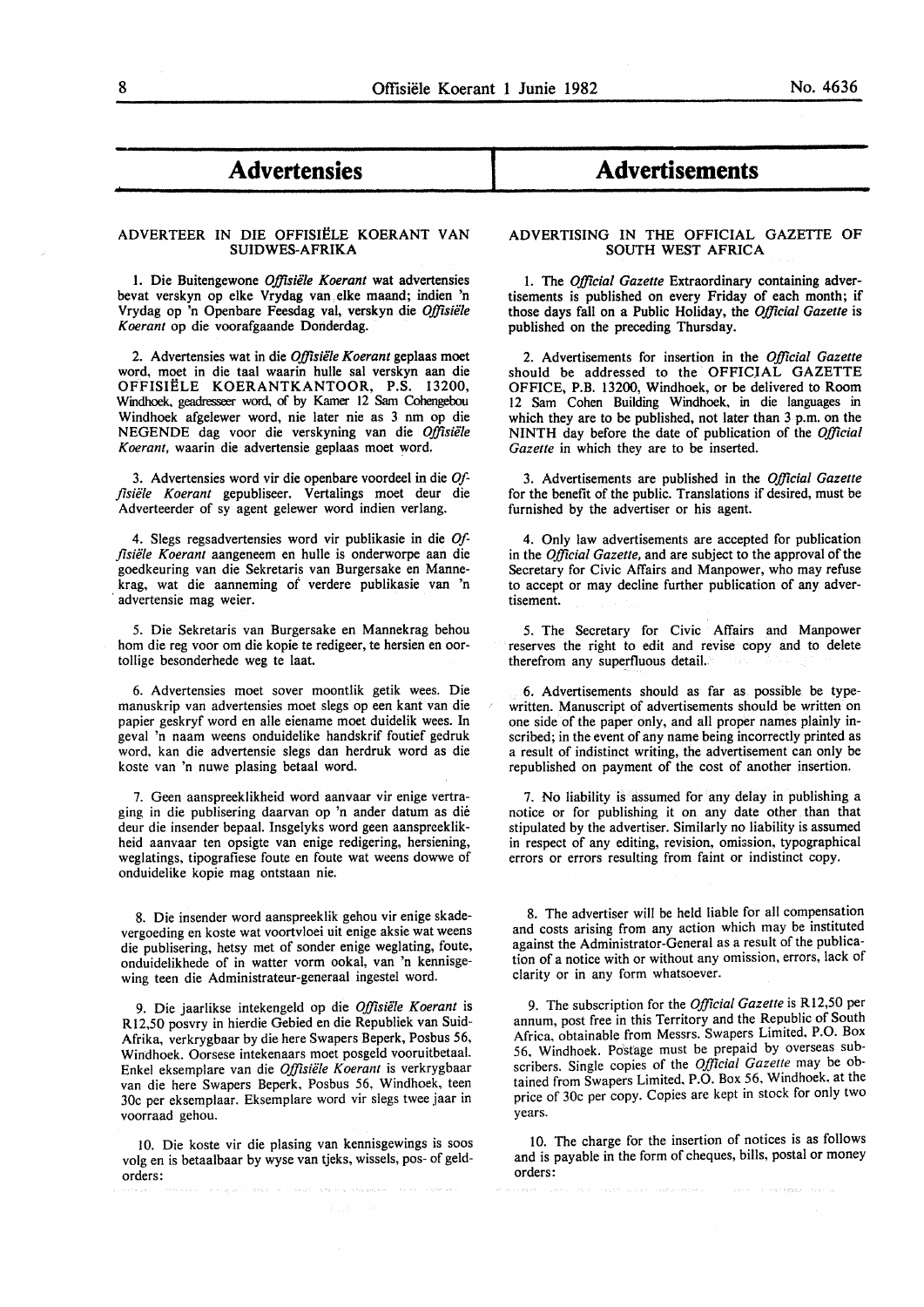$\bar{z}$ 

 $\mathcal{L}$ 

 $\sim$ 

#### LYS VAN VASTE TARIEWE

| Gestandaardiseerde kennisgewings<br><b>Tarief</b> per                                                                                                                                             | plasing<br>R          |
|---------------------------------------------------------------------------------------------------------------------------------------------------------------------------------------------------|-----------------------|
| Aktes: Verlore dokumente<br>Besigheidskennisgewings                                                                                                                                               | R3,25<br>6,00<br>5,00 |
| Boedelwettekennisgewings: Vorms J.                                                                                                                                                                | 2,00                  |
| Derdeparty assuransie eise om skadevergoeding<br>Insolvensiewet en maatskappywettekennisge-                                                                                                       | 2,50<br>4,00          |
| L.W. - Vorms 2 en 6 - bykomstige verkla-<br>rings volgens woordetaltabel, toegevoeg tot die<br>basiese tarief.                                                                                    |                       |
| Naamsverandering (vier plasings)<br>Naturalisasiekennisgewings (insluitende 'n her-                                                                                                               | 25,00                 |
| Onopgeëiste geld $-$ slegs in die buitengewone Of-                                                                                                                                                | 2,00                  |
| fisiële Koerant, sluitingsdatum 15 Januarie (per in-<br>skrywing van "naam, adres en bedrag")                                                                                                     | 0,80                  |
|                                                                                                                                                                                                   | 5,00                  |
| Slumopruimingshofkennisgewings, per perseel                                                                                                                                                       | 4,00                  |
| Verlore lewensversekeringspolisse                                                                                                                                                                 | 2,00                  |
| Nie gestandaardiseerde kennisgewings                                                                                                                                                              |                       |
| Maatskappykennisgewings:                                                                                                                                                                          |                       |
| Kort kennisgewings: Vergaderings, besluite,<br>aanbod van skikking, omskepping van maat-<br>skappy, vrywillige likwidasies, ens.: sluiting van<br>oordrag van lederegisters en/of verklarings aan |                       |
| Dranklisensie kennisgewings (in buitengewone $Of$ -<br>fisiële Koerante, t.w. Junie/Tvl. November/Kaap,<br>Januarie/OVS., April/Natal) per tweetalige aan-                                        | 11,00<br>7,00         |
| Verklaring van dividende met profytstate, notas in-                                                                                                                                               | 25,00                 |
| Lang kennisgewings: Oordragte, veranderings met<br>betrekking tot aandele of kapitaal, aflossings, be-                                                                                            |                       |
| sluite, vrywillige likwidasies<br>Kalendari Serbia                                                                                                                                                | 37,00                 |
| wind a particular                                                                                                                                                                                 | (中間の)                 |
| Likwidateurs en ander aangesteldes se kennisge-                                                                                                                                                   | 7,00                  |
| Geregtelike en ander openbare verkope:                                                                                                                                                            |                       |
| Openbare veilings, verkope en tenders:                                                                                                                                                            |                       |
|                                                                                                                                                                                                   | 6,00<br>15,00         |
| Orders van die Hof:                                                                                                                                                                               |                       |
| Voorlopige en finale likwidasies of sekwestra-                                                                                                                                                    |                       |
| .<br>Vertalings of veranderings in kapitaal, same-                                                                                                                                                | 14,00                 |
| smeltings, aanbod van skikking<br>Geregtelike besture, kurator bonis en soort-                                                                                                                    | 37,00                 |
|                                                                                                                                                                                                   | 37,00                 |
| Verlenging van keerdatum<br>Tersydestellings en afwysings van petisies (j.                                                                                                                        | 4,00                  |

158) ···························································

4,00

#### LIST OF FIXED TARIFF RATES

| Sandardised notices and a series of the series of the series of the series of the series of the series of the series of the series of the series of the series of the series of the series of the series of the series of the<br>بالمعارض والمعرف المناد | Rate per<br>insertion<br>R |
|----------------------------------------------------------------------------------------------------------------------------------------------------------------------------------------------------------------------------------------------------------|----------------------------|
|                                                                                                                                                                                                                                                          |                            |
|                                                                                                                                                                                                                                                          | R3,25                      |
|                                                                                                                                                                                                                                                          | 6,00                       |
| Administration of Estates Acts notices: Forms J.                                                                                                                                                                                                         | 5.00                       |
|                                                                                                                                                                                                                                                          | 2,00                       |
| Third party insurance claims for ompensation<br>Insolvency Act and Company Acts notices: J. 28,                                                                                                                                                          | 2,50                       |
|                                                                                                                                                                                                                                                          | 4,00                       |
| $N.B.$ – Forms 2 and 6 – additional statements<br>according to word count table, added to the<br>basic tariff.                                                                                                                                           |                            |
| Change of name (four insertions)<br>Naturalisation notices (including a reprint for the                                                                                                                                                                  | 25,00                      |
| Unclaimed moneys - only in the extraordinary                                                                                                                                                                                                             | 2.00                       |
| Official Gazette, closing date 15 January (per entry                                                                                                                                                                                                     |                            |
| of "name, address and amount")                                                                                                                                                                                                                           | 0,80                       |
|                                                                                                                                                                                                                                                          | 5,00                       |
| Slum Clearance Court notices, per premises                                                                                                                                                                                                               | 4,00                       |
| Lost life insurance policies                                                                                                                                                                                                                             | 2,00                       |
| Non standardised notices                                                                                                                                                                                                                                 |                            |
| Company notices:<br>크게 말고 있다.                                                                                                                                                                                                                            |                            |
| Short notices: Meetings, resolutions, offer of com-<br>promise, conversion of company, voluntary<br>windings-up; closing of transfer or members'<br>registers and/or declaration of dividends                                                            | 11,00                      |
| ng buday Bandine<br>Liquor Licence notices (in extraordinary Gazettes,<br>viz. June/Tvl. November/Cape, January/O.F.S.,<br>April/Natal), per bilingual application                                                                                       | 7,00                       |
| Declaration of dividend with profit statements, in                                                                                                                                                                                                       | 25,00                      |
| Long notices: Transfers, changes in respect of<br>shares or capital, redemptions, resolutions, volun-                                                                                                                                                    | 37,00                      |
| Trade marks in South West Africa                                                                                                                                                                                                                         | 11,00                      |
|                                                                                                                                                                                                                                                          |                            |
| Liquidator's and other appointees' notices<br>医原子宫神经 人名英格兰人姓氏格尔的变体                                                                                                                                                                                       | - 7,00                     |
| 医异体性 医异<br>Sales in execution and other public sales:                                                                                                                                                                                                    |                            |
|                                                                                                                                                                                                                                                          |                            |
| Public auctions, sales and tenders:                                                                                                                                                                                                                      | 18,00                      |
|                                                                                                                                                                                                                                                          | 6,00                       |
|                                                                                                                                                                                                                                                          | 15,00                      |
|                                                                                                                                                                                                                                                          |                            |
| en al 1970                                                                                                                                                                                                                                               | 23,00                      |
| Orders of the Court:<br>- 4                                                                                                                                                                                                                              |                            |
| Provisional and final liquidations or sequestra-                                                                                                                                                                                                         | 14,00                      |
| Dadnational on about 22 to consider make the "of                                                                                                                                                                                                         |                            |

| riovisional and mial iduldations of sequestia-  | 14.00 |
|-------------------------------------------------|-------|
| Reductions or changes in capital mergers, offer | 37,00 |
| Judicial managements, curator bonis and similar | 37.00 |
|                                                 | 4.00  |
| Supersessions and discharge of petitions (J.    |       |
|                                                 | 4.00  |

 $\epsilon$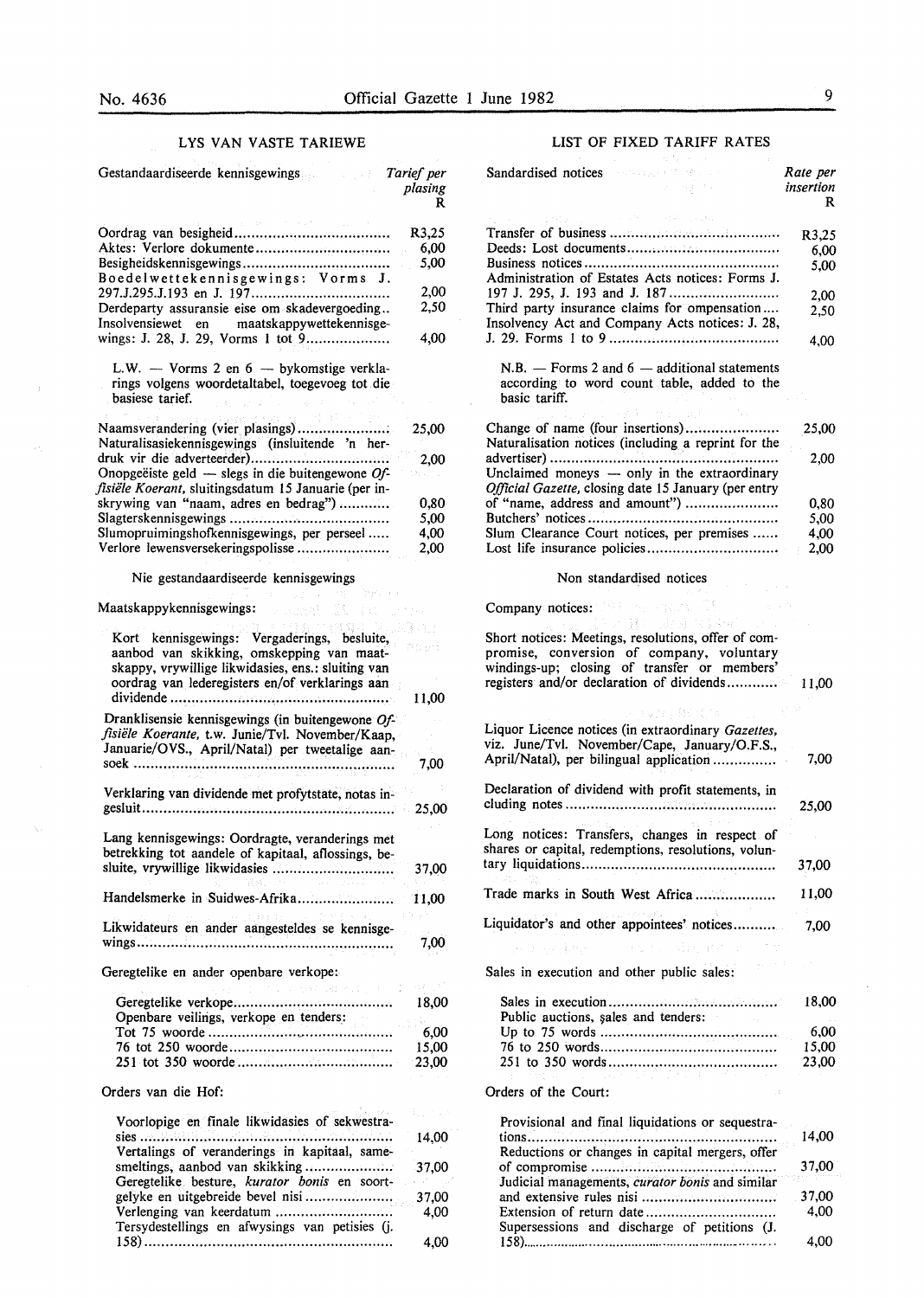I I. Die koste vir die piasing van advertensies, behalwe die kennisgewings wat in paragraaf 10 genoem word, is teen die tarief van 56c per em dubbelkolom. (Gedeeltes van 'n em moet as volle em bereken word).

I2. Geen advertensie word geplaas nie tensy die koste vooruitbetaal is. Tjeks, wissels, pos- en geldorders moet aan die Sekretaris, Burgersake en Mannekrag betaalbaar gemaak word.

大脑心脏、大

the sales house

seriaal oo

#### PLASE TE KOOP

Op las van die Land- en Landboubank van Suidwes-Afrika sal die adiunk-balju op 25 Junie 1982 om 09h00 voor die Hofsaal van die Landdroskantoor te OUTJO die ondergemelde eiendom by publieke veiling verkoop:-

#### SEKERE: plaas SONOP NR. 434 Registrasie-Afdeling A Distrik OUTJO GROOT: 5182,3226 hektaar

Soos beskryf in Akte van Transport nr. 28/1976 geregistreer op 22 Januarie 1976 in naam van HENDRIK FREDERIK MENTZ gebore op 18 Maart 1933.

Die ligging van hierdie eiendom/me is soos volg:-

112 Kilometer NOORDWES van OUTJO.

Geboue en verbeterings wat beweer word om op die eiendom/me te bestaan is:-

7 Vertrek woonhuis, buitegeboue, gedeeltelik wildwerend- en gedeeltelik veekerend omhein, 8 weikampe met suiping in 8 weikampe, 4 boorgate, 3 windpompe en 3 reservoirs.

Geen versekering kan gegee word dat die gemelde geboue en verbeterings wel bestaan, of dat enige daarvan vry van 'n retensiereg of huurkoopooreenkoms is, of dat 'n aangrensende eienaar geen belang of kontribusie-eis ten opsigte van 'n grensheining het nie.

Die eiendom/me word voetstoots verkoop soos dit staan, onderworpe aan aile serwitute en voorwaardes in die titelakte/s vermeld.

Die voorwaardes van betaling van die koopsom is soos volg:-

Een-vyfde van die koopsom tesame met aile kostes in verband met. die verkoping insluitende advertensiekoste asook enige belastings en afslaerskommissie teen 2  $\frac{1}{2}$ % moet by toeslaan van die bot in kontant of per bank gewaarborgde trek betaal word.

I I. The charge for the insertion of advertisements other than the notices mentioned in paragraph 10 is at the rate of 56c per em double column. (Fractions of a em to be reckoned as a em).

12. No advertisements are inserted unless the charge is prepaid. Cheques, drafts, postal orders or money orders must be made payable to the Secretary, Civil Affairs and Manpowers.

#### FARMS FOR SALE

Upon instructions from the Land and Agricultural Bank of South West Africa, the Deputy Sheriff OUTJO will sell by public auction, on the 25th June 1982 at 09h00 in front of the Court Room of the Magistrate's Office at OUTJO the following property:

CERTAIN: Farm SONOP NO. 434 Registration Division A District OUTJO MEASURING: 5182,3226 hectares

As described in Deed of Transfer no. 28/1976 Registred on 22 January 1976 in the name of HENDRIK FREDERIK MENTZ born on the 18th March 1933.

The situation of this property is as as follows:- 112 kilometres NORTH WEST of Outjo.

Buildings and improvements alleged to exist on the property:-

7 Roomed dwelling house, outbuildings, partially gameproof fenced and partially stockproof fenced, 8 grazing camps with watering points in 8 grazing camps, 4 boreholes, 3 windmills and 3 reservoirs.

No assurance can be given that the said buildings and improvements do exist, nor that any of them is free from a right of retention or Hire Purchase Agreement, nor that an adjoining owner has no interest or claim for contribution in respect of any boundary fencing.

The property/ies is/are sold "voetstoots" as it/they stand(s), subject to all servitudes and conditions specified in the title deed(s)

The terms of payment of the purchase price are as follows:-

One-fifth of the purchase price together with all costs in connection with the sale including advertising costs as well as any taxes and auctioneer's commission at  $2 \frac{1}{2}$ % shall be paid on the fall of the hammer in cash or by means of a Bank guaranteed cheque.